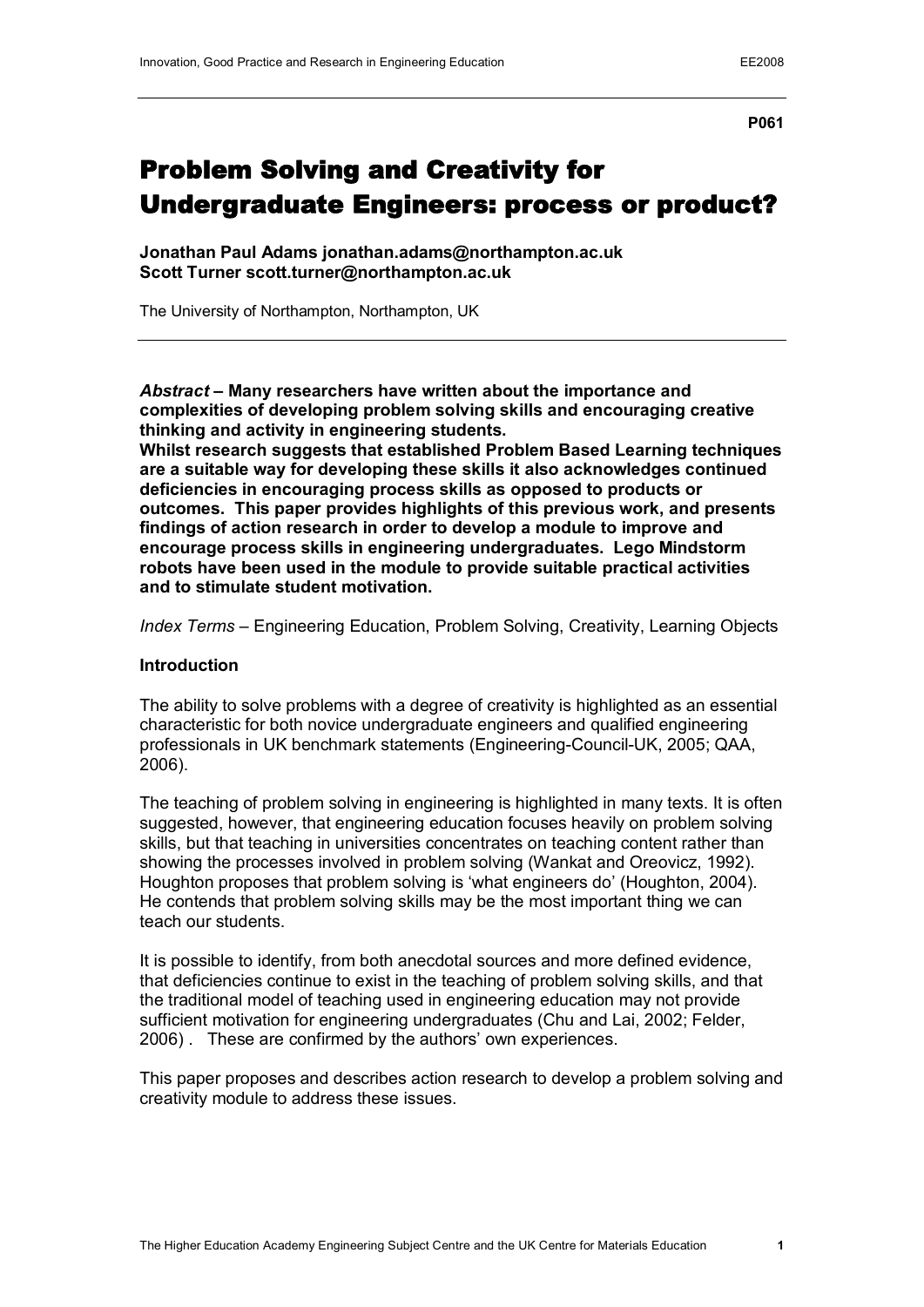### **Problem Solving – the challenges**

There are many definitions of problem solving which include interchangeable concepts such as intelligence, learning, thinking and cognition (Mayer, 1992). Thus Johnson (1972) defined 'thinking' as problem solving, Sternberg (1991) 'intelligence' as problem solving and Soden (1994) 'learning' as problem solving.

Polya (1957) suggests that problem solving is based on cognitive processes that result in "finding a way out of a difficulty, a way around an obstacle, attaining an aim that was not immediately available". Woods, an engineering professor, offers this definition: "Problem solving is the process of obtaining a satisfactory solution to a novel problem, or at least a problem which the problem solver has not seen before" (Woods, 1977). Woods' definition shifts the focus from looking at the *product* of problem solving to the importance of viewing problem solving as a *process*.

We utilize a number of interdependent and interactive capacities when we solve problems, as illustrated in Figure 1 below. Thus, it can be argued that problem solving involves a wide range of human abilities and processes. The diagram also shows the interchangeable concepts of problem solving as intelligence and learning, and additionally includes motivation as a driving capacity. Creativity is also included (Wallace *et al.*, 2004).



Figure 1: Problem Solving Capacities

Undoubtedly, cognitive science and cognitive learning theories play an important role in our understanding of the mechanism of problem solving and the application of creativity in humans (Newell and Simon, 1972). Studies and experiments carried out by Piaget in the early 1900's show that our ability to solve problems, albeit simple ones, begins to develop as early as two years of age, and become internalized by the time we are 12 years old (Boyle, 1969). Bruner supports Piaget's theories and suggests that any subject can be taught in some honest form (meaning simplified but not incorrect) at any age. He terms this recursive approach to teaching and learning and the development of cognitive skills, such as problem solving, the *spiral curriculum* (Bruner, 1974). Both Piaget's and Bruner's observations of the formative development of problem solving skills and knowledge at an early age present obvious challenges to teaching already developed individuals entering higher education.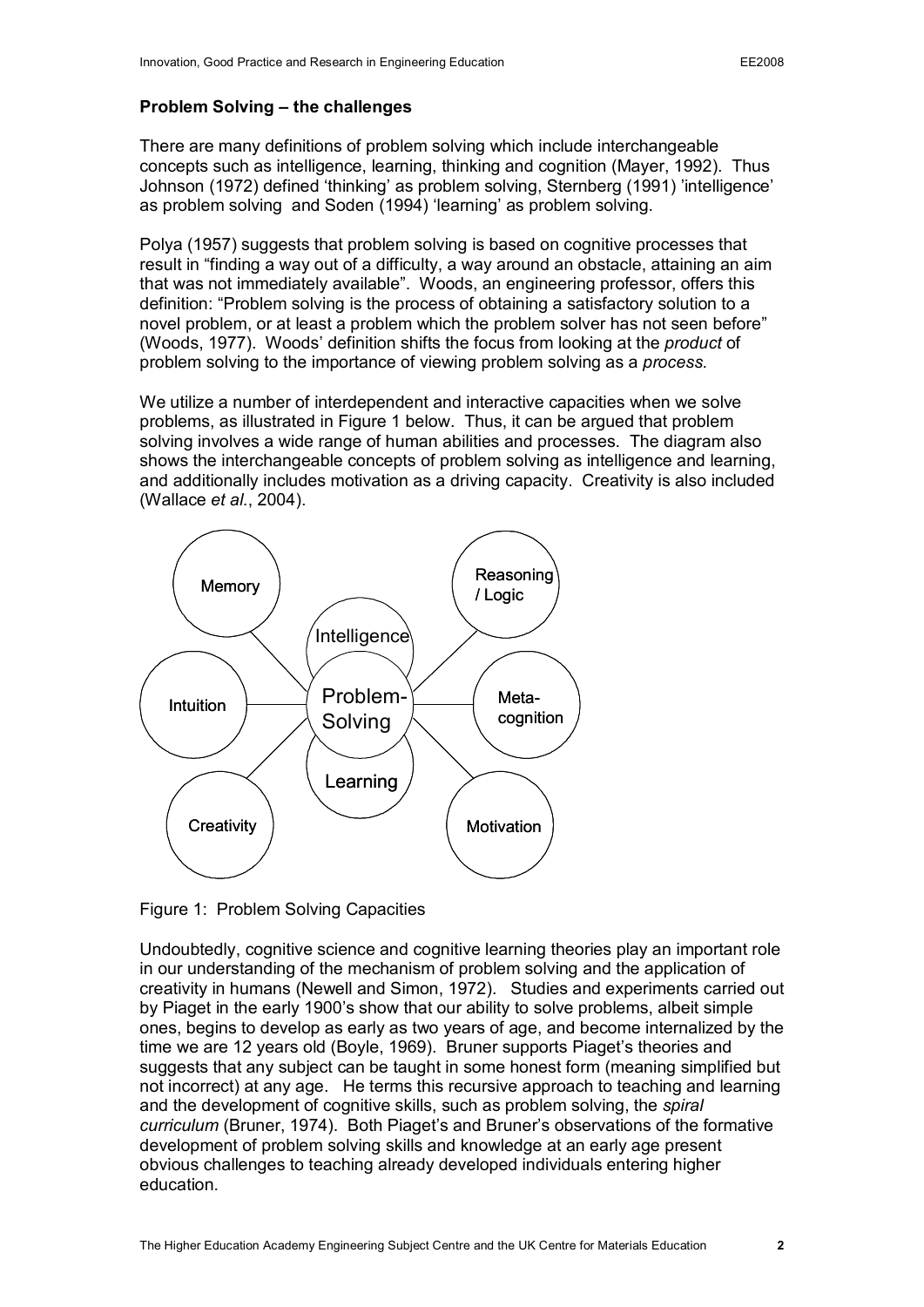In Bloom's taxonomy (Bloom, 1956) the higher level cognitive skills of analysis, synthesis and evaluation are relevant to our ability to effectively solve problems; with the development of these higher level problem solving skills being particularly important in higher education.

But, can we teach or develop students from different disciplines, or even within the same discipline, using the same techniques? The area of psychological types and their effects on a student's ability to learn and the teaching styles employed is not a new area, and has many supporters and critics. Work already exists on the use of psychological type indicators and their relevance to everyday activities, including education.

There are many different indicators in existence, which have recently been critically appraised in terms of their educational value by Coffield (2004). Research undertaken during the late 70's to mid 80's (McCaulley, 1976; Godleski, 1984; Stice, 1987), showed that psychological types have implications for both the learning styles of students and consequently effectiveness of the teaching styles employed. McCaulley links this work on type indicators in its general sense to the implications for teaching engineering students who demonstrate markedly different characteristics from students from other disciplines. Our recent studies confirm these findings (Adams *et al.*, 2007). This work on type indicators is further developed to critical thinking and problem solving abilities by Stice (1987), although not to engineering students in particular. A recent article by Fleming and Baume (2006) revisits learning styles in general through an on-line self assessment process called VARK (Visual, Aural, Read/Write, Kinaesthetic).

Supporters and critics of learning styles alike argue that they should be used with caution in order to avoid the potential of stereotyping students with a particular type, and that type may change with situation and time. They do, however, seem to have the potential for developing self awareness, which is of particular use to this research (Middlewood and Beere, 2005).

In summary, developing problem solving skills in engineering students entering higher education offers a number of challenges. We are often presented with students from a range of backgrounds and cultures, and with a range of different abilities (Woods and Crowe, 1984; Brandt and Sell, 1986). Their levels of motivation for entering engineering may also be different, as are their preferred learning styles and psychological types compared with other students. They have a range of already developed problem solving skills and knowledge which may or may not be entirely correct. Importantly, the problem solving skills to be developed in these students involve higher level cognitive processes whereby the student is expected to think and reflect about the process of problem solving rather than just the product; alongside synthesizing and evaluating a solution.

#### **Teaching Problem Solving**

It is argued by many commentators that the emphasis on problem solving in engineering is seen as the product of the problem solving exercise, rather than the process by which the solution or solutions are determined (Stice, 2007). It is also argued that engineering educators tend to focus on teaching content rather than method (Wankat and Oreovicz, 1992).

The teaching of problem solving offers challenges in the areas of strategy and method. It is often debated whether the teaching of problem solving strategy should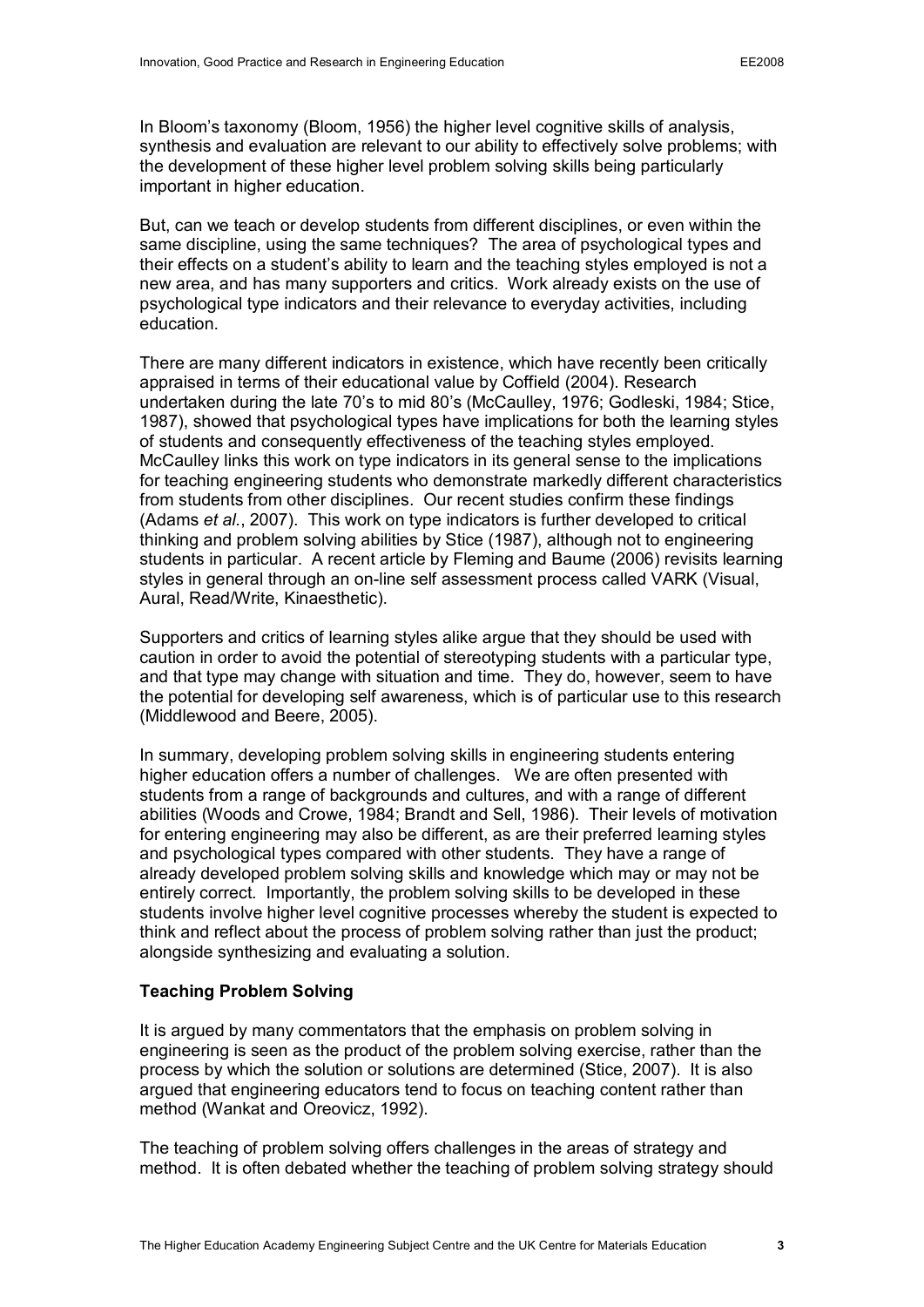be integrated into subject modules, taught alongside these modules, or even taught separately. There are a host of different strategies for problem solving, which have been reviewed in detail by Woods (1977). Woods' own method, which is similar to that of Polya (1957) but with one additional step (step 2), considers problem solving as a simple five stage process:

- 1. Define the problem
- 2. Think about it
- 3. Plan
- 4. Carry out the plan
- 5. Look back

Teaching process in the classroom can be achieved in a number of ways. One method is Thinking Aloud Pairs Problem Solving (TAPPS), where there is a problem solver and a listener. There are many other techniques, which cannot be explored in this short paper. Another important method for developing problem solving skills in the classroom is the use of Problem Based Learning (PBL) exercises.

In PBL the handling of a problem drives the whole learning of the student (Palmer, 2002; Jackson, 2003; Khan and O'Rourke, 2004). The curriculum is structured as a series of problems as opposed to a systematic presentation of subject content. An extension of this is Enquiry Based Learning (EBL) which, although incorporating elements of PBL also covers a broader spectrum of approaches including small-scale investigations and project work. It must be noted, however, that Problem Based Learning is distinctly different from Problem Solving Learning, with the former being used to develop processes in a wider context rather than products in a confined environment (Savin-Baden, 2000).

It is further acknowledged that while PBL can be used to develop problem solving skills, other interventions are often required to make this effective (Woods, 1991). In order to be effective, students should have some problem solving skills before entering a PBL programme, and PBL offers the opportunity to develop and refine these skills but with some intervention or mediation. Felder (1987) additionally proposes that PBL exercises can also be used to develop creativity.

### **What is Creativity?**

Unlike problem solving, creativity as a concept is rather more complex to define or understand. In a detailed study of creativity, Dewulf and Baillie (1999) explore a number of definitions, finally arriving at a working definition as: "Creativity is shared imagination". In this definition 'imagination' is further defined as novel (rather than visual) memory and individual or personal and 'shared' in a sense of being able to communicate these ideas with others so that they can reconstruct this imagination. It is speculated that we all have the ability to develop our creative potential and that this is influenced by a number of factors such as personality, environment and intrinsic and extrinsic motivation (Abra, 1997). Bohm (2004) observes that creativity is a quality that diminishes from our childhood as our learning takes on a narrower meaning and as we become more afraid of making mistakes or taking risks.

Traditionally excellence in engineering problem solving is usually considered synonymous with skill at convergent production; since engineering education normally involves only problems with a single correct answer. However, this is not particularly true of engineering practice in general.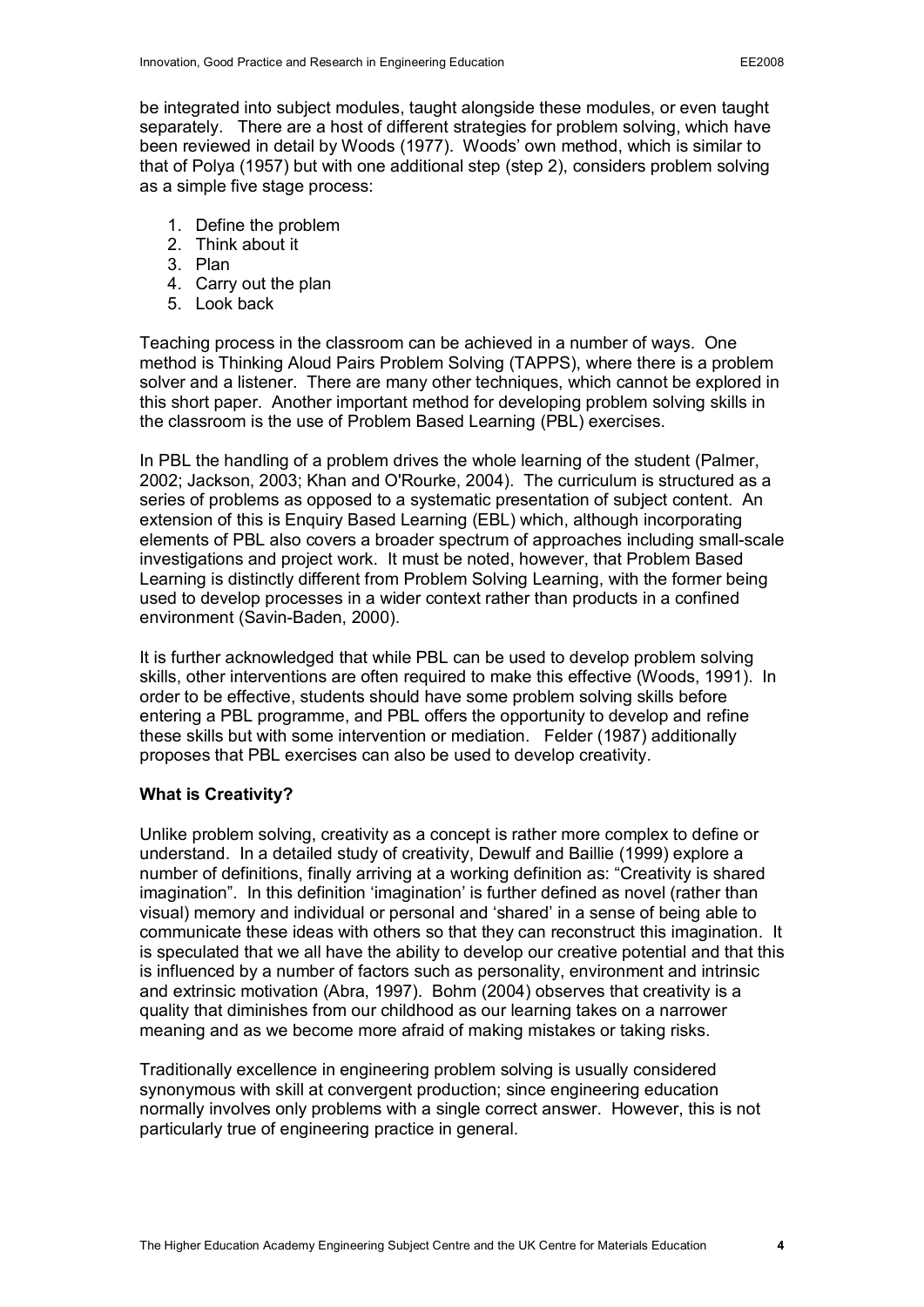So, can creativity be taught in the classroom? Felder (1998) proposes that creativity is an ability that we must exercise and augment in our students through a suitable environment and using effective exercises. These exercises should encourage creative thinking by having divergent (multiple) solutions, or potentially no solution at all. He also advocates the use of openended questions, where students have to define what they need to solve the problem, and the use of brainstorming and other techniques where students are encouraged to think of as many ways to achieve a specific task. Finke *et al.* (1996) supports this philosophy by concluding: "… the creative problem solver must be able to recognize and avoid habitual or conventional ways of thinking, especially when confronted with novel situations or problems".

### **Action Research**

A review of existing research suggests that deficiencies continue to exist in engineering education in the development of problem solving process skills. Whilst it is recognised that the use of PBL activities may stimulate problem solving skills and creative thinking, research highlights that some form of mediation or intervention is required in order for this to be effective. Further research proposed here intends to investigate the issues involved in developing a range of appropriate graduate skills with undergraduate engineers in order to improve their problem solving capabilities and to stimulate creative thinking. The methodology that has been selected is action research (Carr and Kemmis, 1986) with first year engineering undergraduates in order to develop a problem solving and creativity module. Unlike traditional PBL modules the focus here will be teaching students how to think rather than what to think. It is anticipated to undertake two cycles of action research over two consecutive academic years, although there is scope for a third cycle. Module development will also be informed by interviews with students, academics and professionals in order to establish similarities, differences and opinions of novices and professionals.

The first cycle of action research involving a cohort of 21 first year engineering undergraduates at The University of Northampton ran from the beginning of October 2007 to the end of March 2008 (two academic terms). This consisted of students taking part in 21 weekly one-hour sessions. Participation was on a voluntary basis due to an existing full quota of credit point bearing modules in the first year of the validated course, although this will be reviewed. The module was further supported outside contact time with supplementary material in a Blackboard-based virtual learning environment. Whilst participation in the module was voluntary, there have nevertheless been high levels of engagement ranging from 50% to 100%, but typically 80% in contact sessions. The on-line environment has had over 500 hits. Participants received a small gratuity for taking part, subject to providing feedback, courtesy of a research grant from The Higher Education Academy Engineering Subject Centre.

Content was selected for the sessions appropriate to developing each of the stages of the problem solving process: interpreting the problem, planning, processing, presenting solutions and being reflective. The selection has been informed by previous research. Sessions have been dedicated to analytical and creative techniques such as brainstorming, thinking aloud in pairs and meta plan. Students also undertook a quest-run session on mindfulness training; a meditation technique used to focus the mind. This is currently being researched at The University of Northampton as a technique for top class athletes.

In order to provide an opportunity for students to explore practically the problem solving process, eight sessions (four per term) were dedicated to a series of PBL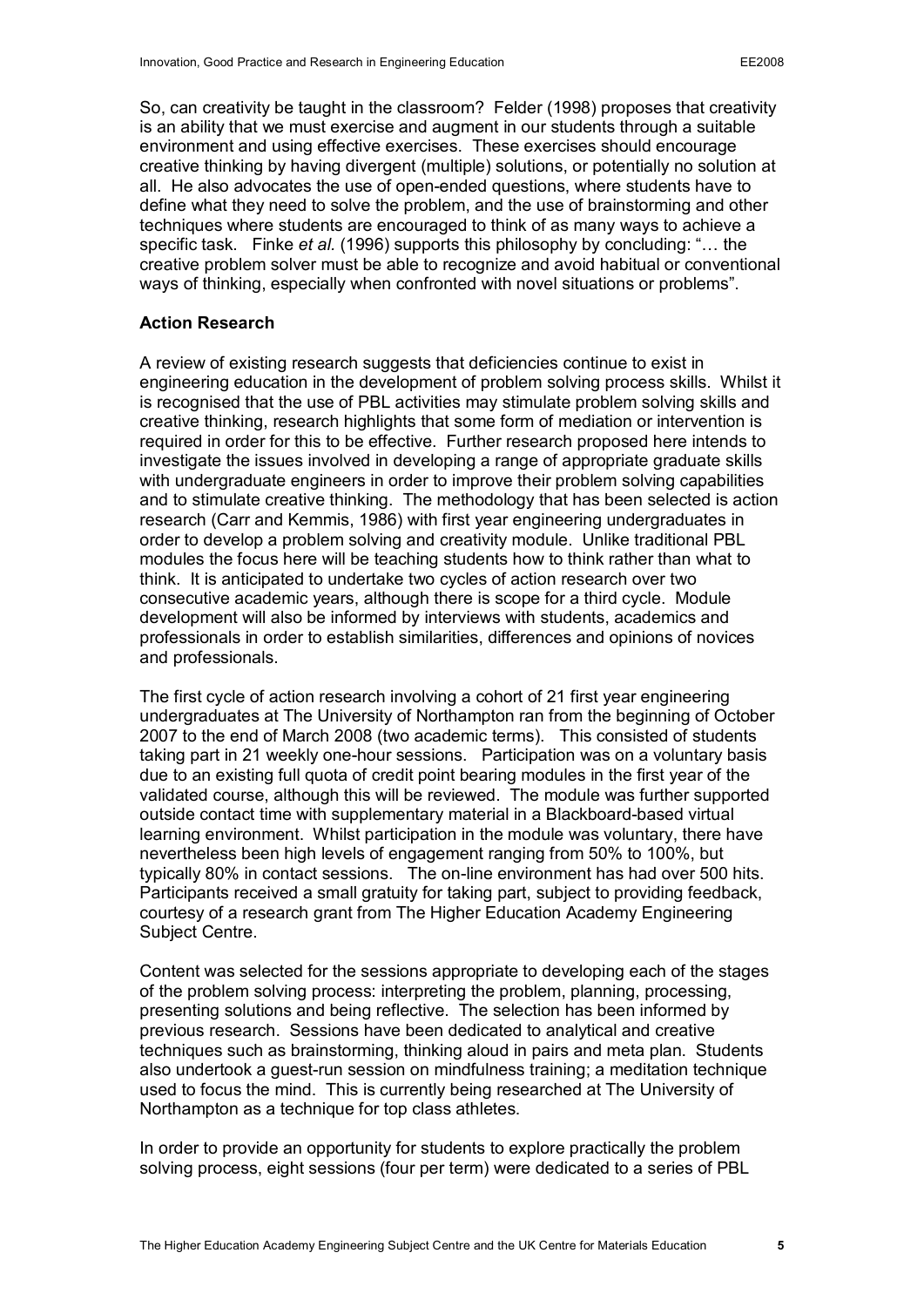activities using Lego Mindstorm robots. These sessions drew on established work being undertaken in the development of programming problem solving skills with computing undergraduates (Turner and Hill, 2006; Turner and Hill, 2007). The purpose of the sessions with engineering undergraduates, however, was to provide motivation for developing problem solving skills rather than becoming experts in programming.

Problems presented to students were relatively open-ended thus allowing for divergent or creative solutions. They were also presented in a number of different formats i.e. text, diagram, audio, in order to stimulate different learning styles (i.e. this might be how a professional engineer would be presented with problems in practice). When solving the problems students were expected to use a range of techniques from class sessions, and to present and reflect on the process as part of a team. The problems set were relatively simple and included detecting a wall, tracing shapes on the desk and devising a wall and line following robot. Nevertheless, Lego Mindstorm robots allow the potential for developing more sophisticated or complex problems.

Students were expected to act as co-inquirers in the development of module content and to highlight issues important to them. They were also provided with and encouraged to keep a personal reflective diary as to how they thought their skills were being improved in the context of their problem solving abilities in other engineering subjects.

Feedback from students was in the form of a questionnaire and focus group at the end of each term. Students were also encouraged and demonstrated willingness to provide feedback during sessions.

In addition, 25 semi-structured interviews in total have been carried out with the engineering undergraduates, academics and professional engineers. The purpose of the interviews was to investigate characteristic similarities and differences between expert and novice problem solvers in engineering, and how this might inform module content (Selden and Selden, 1997; Breslow, 2001). The interviews asked three open-ended questions: "what qualities do you think make a good problem solver?", "what do you understand by 'creativity' in relationship to engineering?", and "how do you think that these skills can be improved in undergraduate engineers?" The interviews are currently being transcribed for analysis, which it is proposed will take the form of a phenomenographic study, the findings of which will be presented shortly (Marton, 1981; Kvale, 1996; Sandberg, 1997; Vincent and Warren, 2001).

### **Summary of Findings**

In one of the early sessions discussing the process of analytical and creative thinking, students undertook a psychological type test to highlight their thinking preferences with respect to learning and problem solving. The psychological type test used was a modified Myers-Briggs (Jung) test relating to learning developed by Pelley (2007). For comparison the test was also completed by students in computing, product design and fine art. Results are shown in Figure 2, and each mark in the table shows a response for an individual student. The interaction of two, three or four type preferences are known as type dynamics, and when dealing with a four-preference combination this is called a type. In total, there are 16 unique types, and many more two or three letter combinations. It is not possible within this paper to provide a detailed interpretation of each type, although many descriptions exist on the Internet. Interestingly the results show engineering students with a tendency to analytical skills of type TJ (Thinking/Judging) and fine art students with creative skills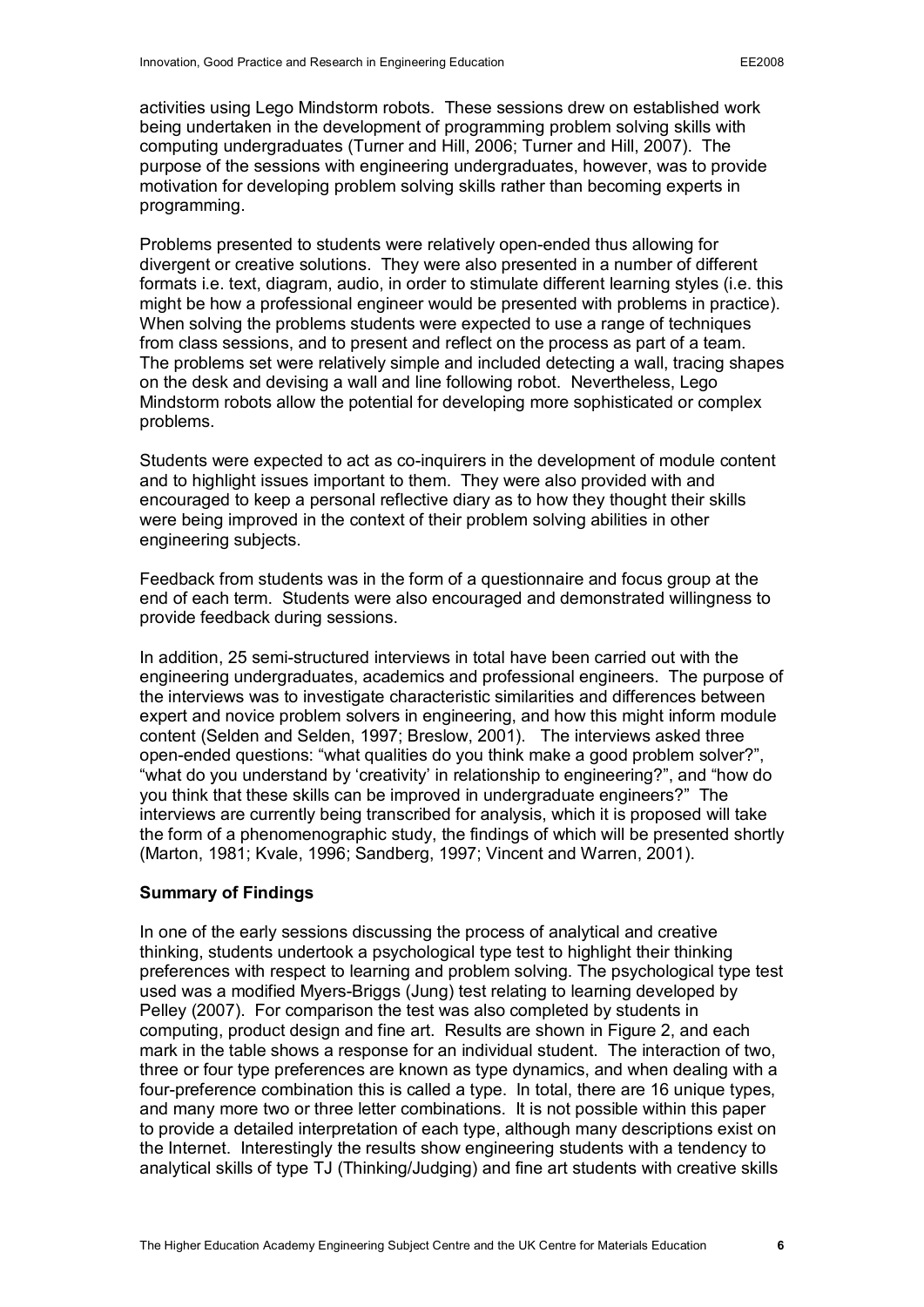of FP (Feeling/Perceiving). Product design students tend to fall somewhere between the two, while computing students are similar to engineering students apart from showing more introversion. This supports and confirms the earlier work of McCaulley, Godleski and Stice (McCaulley, 1976; Godleski, 1984; Stice, 1987). It must be noted, however, that these findings are a snapshot in time and place, and may not necessarily reflect a students 'type' under different circumstances.

|           | <b>ES</b>       | <b>EN</b>     | IN    | <b>IS</b>       |
|-----------|-----------------|---------------|-------|-----------------|
| <b>TJ</b> | <b>XXXXXX</b>   | <b>XXX</b>    | XX    | <b>XXX</b>      |
|           | $\ddot{}$       | $++$          | $+$   | $+++++$         |
|           |                 | $\star$       |       |                 |
|           |                 |               |       | %               |
| <b>TP</b> | XX              | X             |       |                 |
|           | $++$            | $++$          | ÷     | $^{\mathrm{+}}$ |
|           | ****            | $\star$       | $***$ |                 |
|           | %               | $\frac{0}{0}$ |       |                 |
|           |                 |               |       |                 |
| <b>FP</b> | X               | X             | X     |                 |
|           |                 | $\ddot{}$     |       |                 |
|           |                 |               |       |                 |
|           | %%              | %%%%%         | %     |                 |
| FJ        |                 |               |       | X               |
|           | $^{\mathrm{+}}$ |               |       |                 |
|           |                 | $***$         |       |                 |
|           | %               | %%%%          | %%%   |                 |

| Χ       | Engineering | <b>Extravert</b> | <b>Introvert</b> |
|---------|-------------|------------------|------------------|
|         | Computing   | Sensing          | <b>iNtuition</b> |
| $\star$ | Product     | <b>Thinking</b>  | Feeling          |
|         | Design      |                  |                  |
|         | Fine Art    | Judging          | Perceiving       |

Figure 2: Psychological Types across Faculties

In another session students undertook a learning style preferences test (VARK test) which can be found at www.vark-learn.com. The test shows preferences for one or more of four learning styles: visual, aural, read/write and kinaesthetic. Research suggests that if learning and problem solving are linked then our learning preferences may influence how we interpret, process and communicate with respect to problems. Results of the test shown in Figure 3 indicate the majority of students to be multimodal with no strong preference for any particular learning style. This result is somewhat predictable according to the tests' author (Fleming, 2001). In subsequent discussions with the students it was discovered that many disliked the use of diagrams; an unexpected observation for engineering students. This phenomenon was also observed in robot exercises where students were unwilling to draw and annotate diagrams in order to help with solving problems presented to them in audio or text format.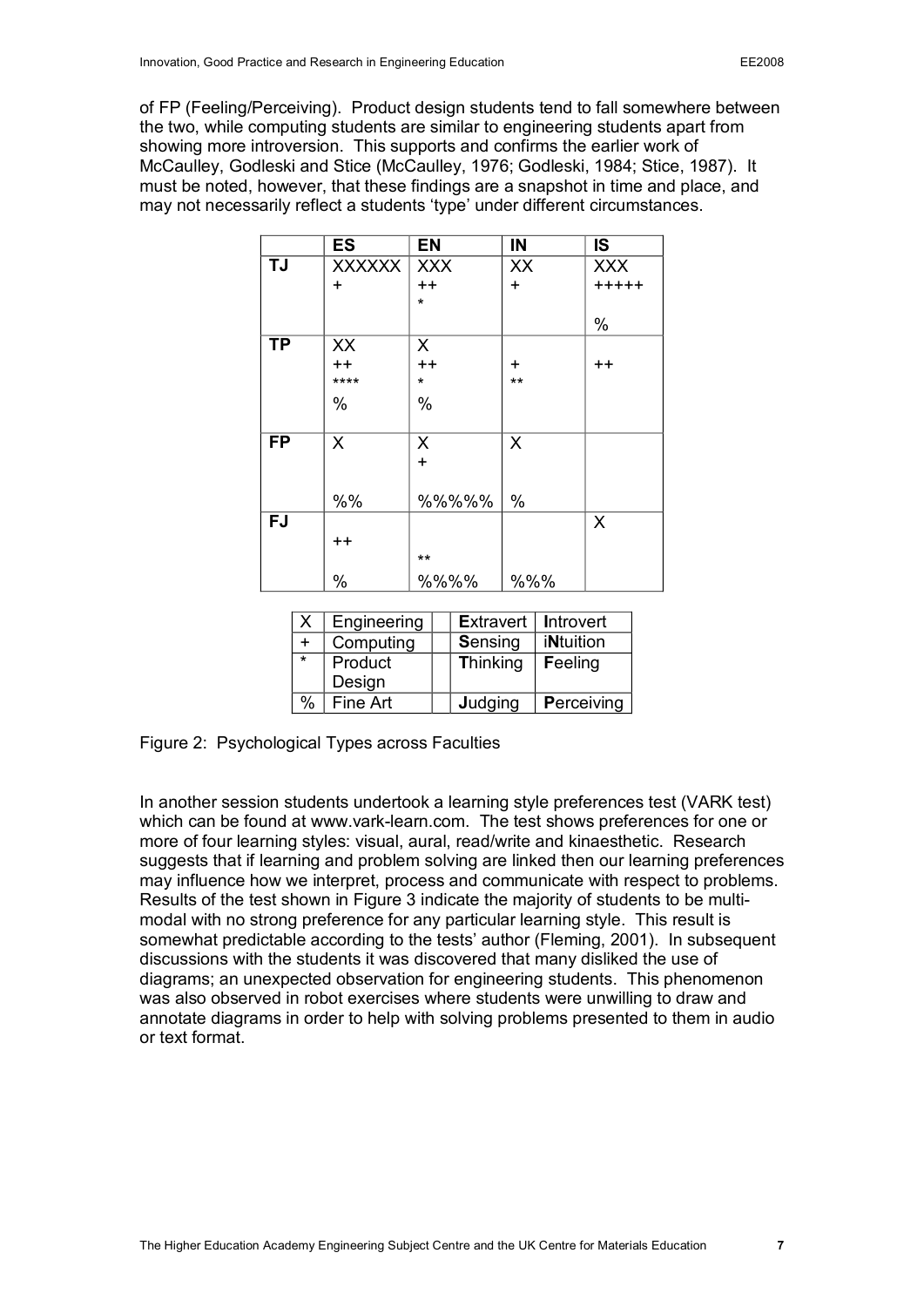

Figure 3: VARK Test Results

In feedback, however, some students were sceptical of the outcome of the above tests and found some of the questions protracted or unrealistic. Other students found the tests useful as a way of finding out about their preferences.

In questionnaires and focus groups students believed that problem solving and creativity were essential skills for engineers, however, in deeper investigation creativity in engineering was seen as something like producing a drawing or making a model. Some associated creative engineering with the aesthetics of product design rather than analytical engineering. One overseas student could not agree at all with engineering requiring creativity or even that intuition had significance in a purely analytical subject. This belief was partially confirmed in interviews with practicing engineers and academics who could not associate with creativity, but saw this as relating to ingenuity or innovation.

Feedback by questionnaire and focus group from 20 students indicated that overall satisfaction with the module was positive (85% rated their enjoyment as high). Students generally believed (50%) that the module had made them better problem solvers while slightly less (36%) thought that it had improved their creative thinking skills. It is appreciated, however, that it is difficult to evaluate the transfer of skills between modules; an area that requires further investigation. The motivation provided by the robot exercises were rated highly, with 78% believing that they were a good method for developing problem solving skills. This was also highlighted in comments where seven students requested the use of robots earlier in the module. When asked if the module would be better as an on-line simulation only 28% responded positively. This is supported by comments about what they most enjoyed in the module including group discussions, groupwork, being able to identify and discuss thinking and problem solving skills and the openness of classroom talks.

In conclusion, whilst feedback was positive with regard to session content, the module tended to be disjointed in trying to develop skills remote from practical activities. It was sometimes difficult to provide, or for students to appreciate, the alignment of transferable problem solving skills discussed in class sessions with practical problem solving activities using the robots. The robot exercises also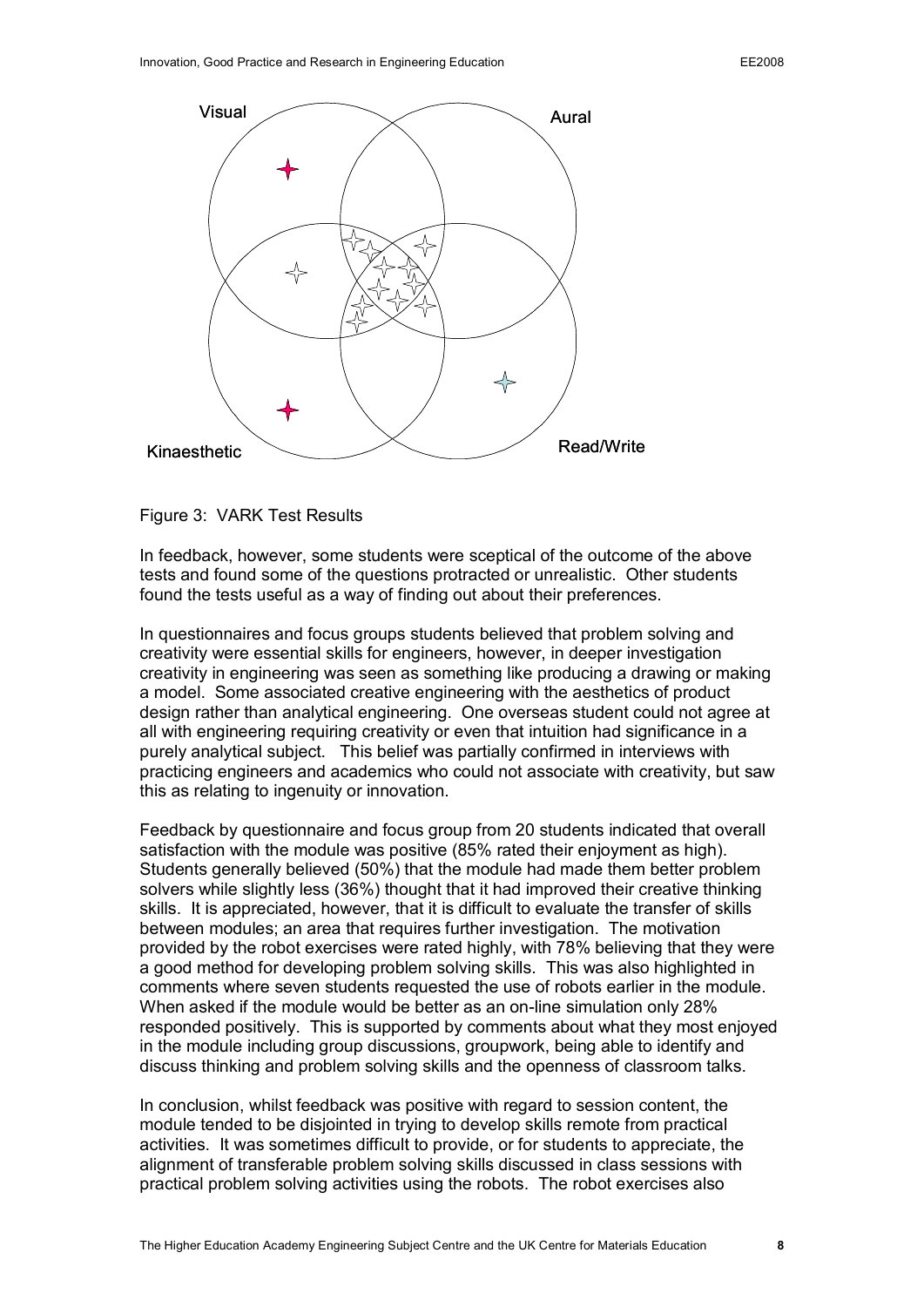required programming ability in Java which the engineering students had to acquire. A better approach might be to have a more focused problem task with skills being introduced at appropriate times to mediate the problem solving process. This would suggest an object-orientated approach.

#### **Further work**

It is planned to run a second cycle of action research commencing October 2008 informed by the findings of the first cycle and interviews once analysed. In this module the application of robots as a mechanism for developing problem solving and creativity skills will be expanded as a central theme. This is supported by the motivation they have been found to provide in the first cycle. An emerging model is shown in Figure 4.

A number of transferable skill objects will be created to mediate thinking and problem solving in a timelier manner around a core theme. Students will take ownership of this 'problem space' by generating and solving a robotics problem. Preliminary evaluation of the interviews indicates issues with students believing that they do not own academic problems set them. The core theme will utilise the latest Lego NXT Robots involving a graphical programming language (based on LabView) that has a much easier learning curve. It will also develop graphical and spatial awareness, which was found to be lacking in the first cycle.

An object-based module may offer the potential for sharing and repurposing of content in which the central theme (robots in this case) may be replaced by something more appropriate to other engineering departments or even other disciplines. In the first instance, objects will be shared for evaluation by computing students.

Interestingly, PBL is described as a 'component method' under the umbrella of Instructional (or Learning) Design (Reigeluth, 1983); one of the main educational philosophies behind the use of reusable learning objects (Wiley, 2001; Koper, 2006). Whilst reusable learning objects are generally employed as 'content chunks', learning theorists are pushing for their use in case-based problem solving scenarios. When learning is in the context of problem solving then reusable learning objects change from infocapsules into semiotic tools to mediate and shape the learners' actions (Wiley, 2004). The 'tool' aspect of learning objects in their mediation of problem solving in PBL contexts remains an area which is almost completely unexplored, and therefore offers potential to this research.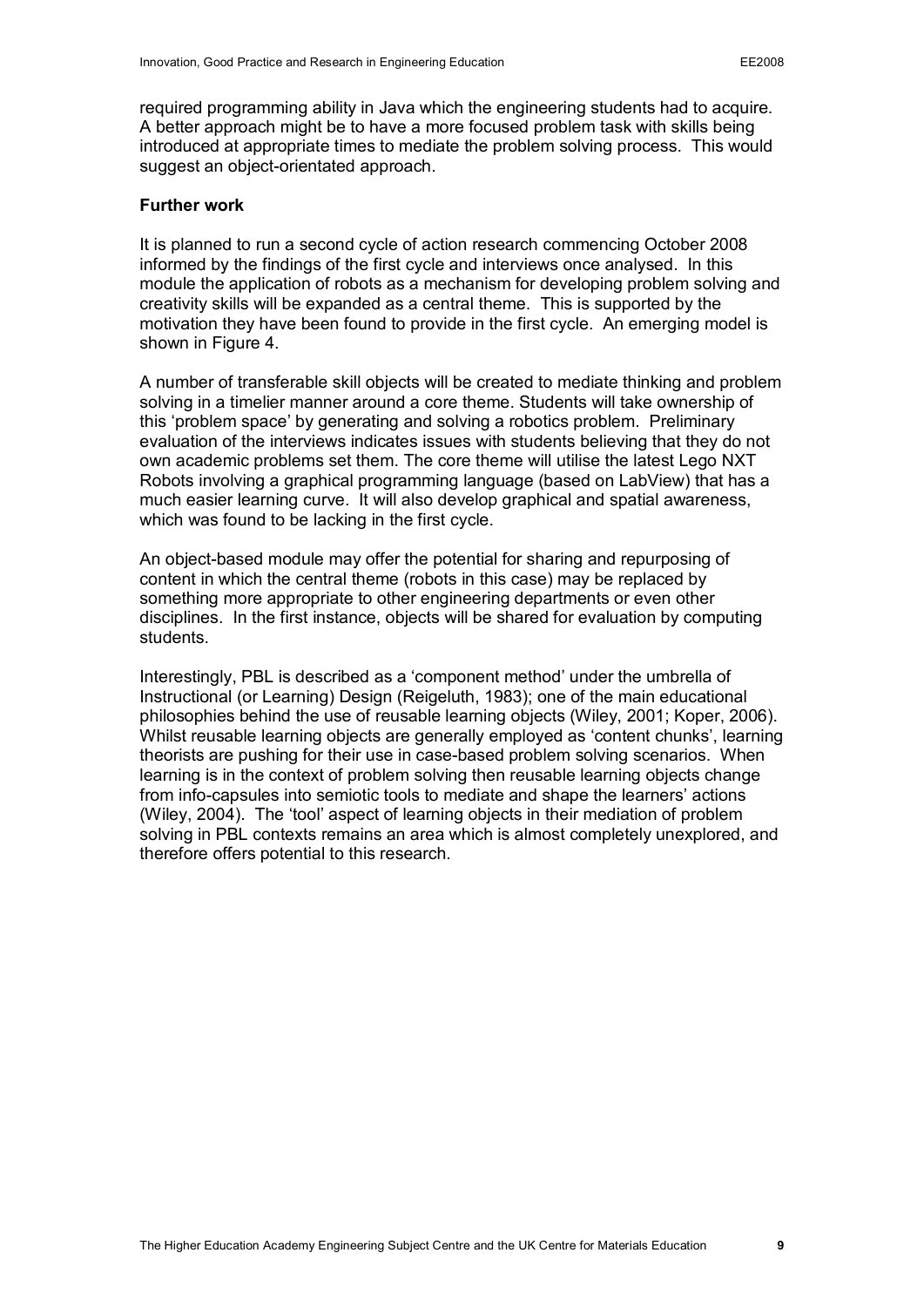

Figure 4: Developmental Instructional Design PBL Model

## **Conclusion**

It is evident that the ability to solve problems is an essential attribute for an engineer, and one that should be developed, by whatever means, to the full potential in engineering undergraduates. Whilst it is difficult to qualify if it is even possible to teach or measure creative potential, it is certainly a quality that should be encouraged in engineering undergraduates through the use of a suitable classroom environment, exercises, self reflection and awareness.

The use of suitable Problem Based Learning exercises involving robots offer the potential to explore the process of problem solving in a fun and risk free way without the burden of requiring extensive knowledge. With suitably devised exercises they also allow for creative thinking.

In order to be effective, however, the development of thinking and problem solving skills through Problem Based Learning activities requires mediation and timing. Without this intervention then this might be a lost opportunity.

## **References**

Abra, J., 1997. *The Motives for Creative Work* Creskill, NJ: Hampton Press. Adams, J., Kaczmarczyk, S., Picton, P. & Demian, P., 2007. Improving Problem Solving and Encouraging Creativity in Engineering Undergraduates *International Conference on Engineering Education ICEE 2007*, Coimbra, Portugal. Bloom, B.S., 1956. *A taxonomy of educational objectives: Handbook I Cognitive Domain* New York: David McKay.

Bohm, D., 2004. *On Creativity* Oxfordshire: Routledge. Boyle, D.G., 1969. *A Students' Guide to Piaget* USA: Pergamon International Library.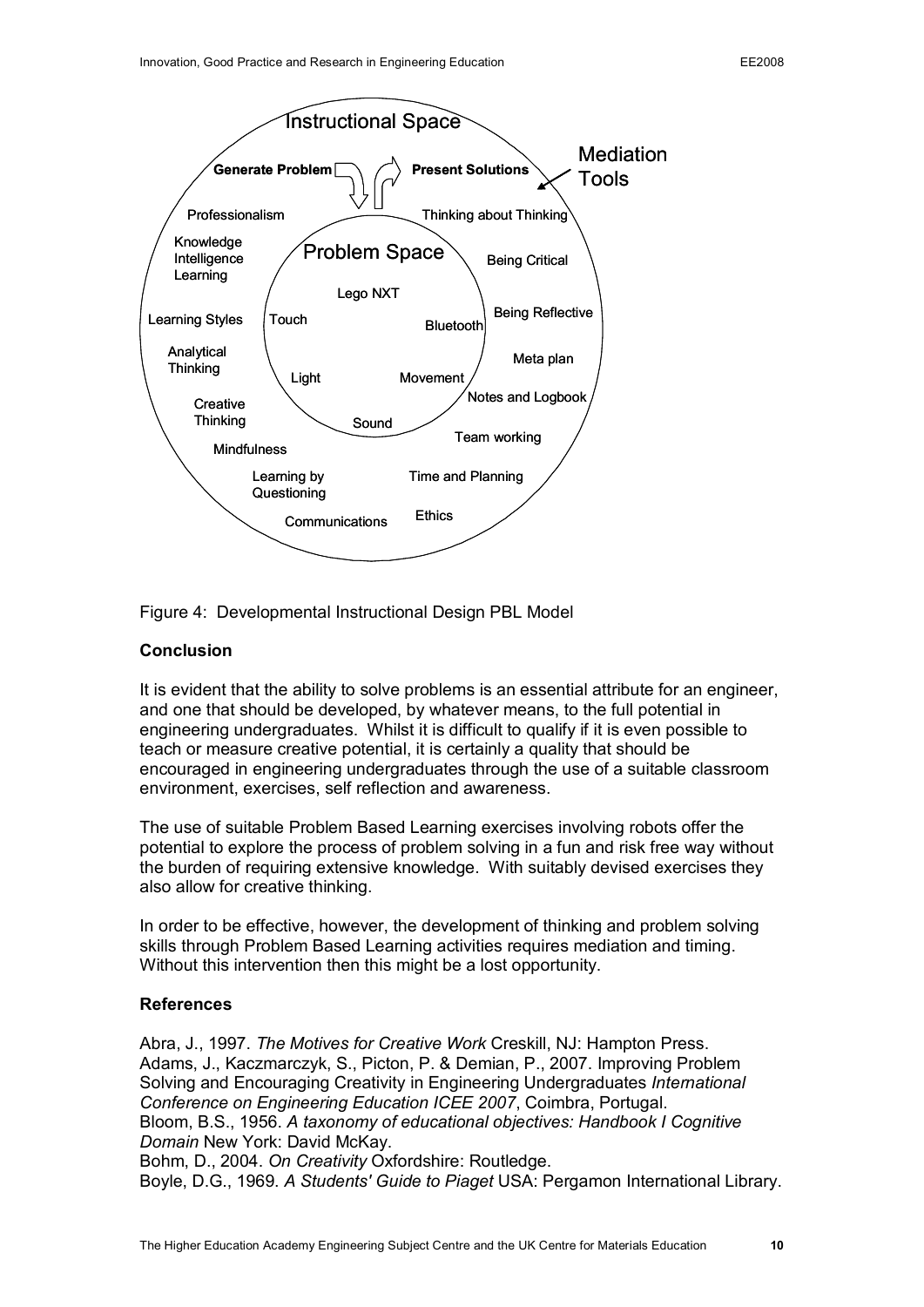Brandt, D. & Sell, R., 1986. The Development of Problem Solving Skills in Engineering Student Context. *European Journal of Engineering Education,* 11 (1)**,** 59-65.

Breslow, L., 2001. *Transforming Novice Problem Solvers into Experts* [online]. [http://web.mit.edu/tll/library/transforming\\_novice.htm](http://web.mit.edu/tll/library/transforming_novice.htm) [Accessed March 2006]. Bruner, J.S., 1974. *Beyond the Information Given* GB: Unwin Brothers Ltd.

Carr, W. & Kemmis, S., 1986. *Becoming Critical* London: Routledge Falmer. Chu, K.C. & Lai, P., 2002. How engineering students' problem solving skills can be improved? *World Transactions on Engineering Technology Education,* 1 (1).

Coffield, F., 2004. Learning styles and pedagogy in post-16 learning - A systematic and critical review. Learning and Skills Research Centre.

Dewulf, S. & Baillie, C., 1999. *CASE Creativity in Art, Science and Engineering How to foster Creativity* UK: Department for Education and Employment.

Engineering-Council-UK, 2005. *Chartered Engineer and Incorporated Engineer Standard*: Engineering Council UK.

Felder, R., 1987. On Creating Creative Engineers. *Engineering Education,* 77 (4)**,** 222227.

Felder, R., 1998. Creativity in Engineering Education. *Chemical Engineering Education, 22 (3), 120-125.* 

Felder, R., 2006. Teaching Engineering in the 21st Century with a 12th Century Teaching Model: How Bright is that? *Chemical Engineering Education,* 40 (2)**,** 110 113.

Finke, R.A., Ward, T.B. & Smith, S.M., 1996. *Creative Cognition: Theory, Research and Applications* London, England: The MIT Press.

Fleming, N., 2001. *Teaching and Learning Styles: VARK Strategies* Christchurch, New Zealand: Neil D Fleming.

Fleming, N. & Baume, D., 2006. Learning Styles Again: VARKing up the right tree! *Educational Developments Staff and Educational Development Association (SEDA),* 7 (4), 4-7.

Godleski, E., 1984. Learning Styles Compatibility in Engineering Students and Faculty *Proceedings of the Fourteenth Annual Frontiers in Education Conference*, Washington DC: American Society for Engineering Education.

Houghton, W., 2004. *How can Learning and Teaching Theory assist Engineering* Academics? [online]. School of Engineering - University of Exeter. Available from: <http://www.engsc.ac.uk/er/theory/problemsolving.asp> [Accessed November 2007].

Jackson, N., 2003. *A personal perspective on enquiry based learning* [online]. LTSN Generic Centre. Available from: [http://www.heacademy.ac.uk](http://www.heacademy.ac.uk/) [Accessed July 2006]. Johnson, D.M., 1972. *A systematic introduction to the psychology of thinking* New York: Harper & Row.

Khan, P. & O'Rourke, K., 2004. *Guide to Curriculum Design: Enquiry Based Learning* [online]. [http://www.heacademy.ac.uk](http://www.heacademy.ac.uk/) [Accessed November 2007].

Koper, R., 2006. Current Research in Learning Design. *Educational Technology & Society*, 9 (1), 13-22.

Kvale, S., 1996. *InterViews : an introduction to qualitative research interviewing* California: Sage.

Marton, F., 1981. Phenomenography - Describing Conceptions of The World Around Us. *Instructional Science,* 10**,** 177 200.

Mayer, R.E., 1992. *Thinking, Problem Solving, Cognition (second edition)* New York: W H Freeman and Company.

McCaulley, M., 1976. Psychological Types in Engineering: Implications for Teaching. *Engineering Education, 67 (7), 729-736.* 

Middlewood, D. & Beere, J., 2005. *Creating a Learning School* London: Paul Chapman Publishing.

Newell, A. & Simon, H.A., 1972. *Human Problem Solving* Englewood Cliffs, NJ: Prentice-Hall Inc.